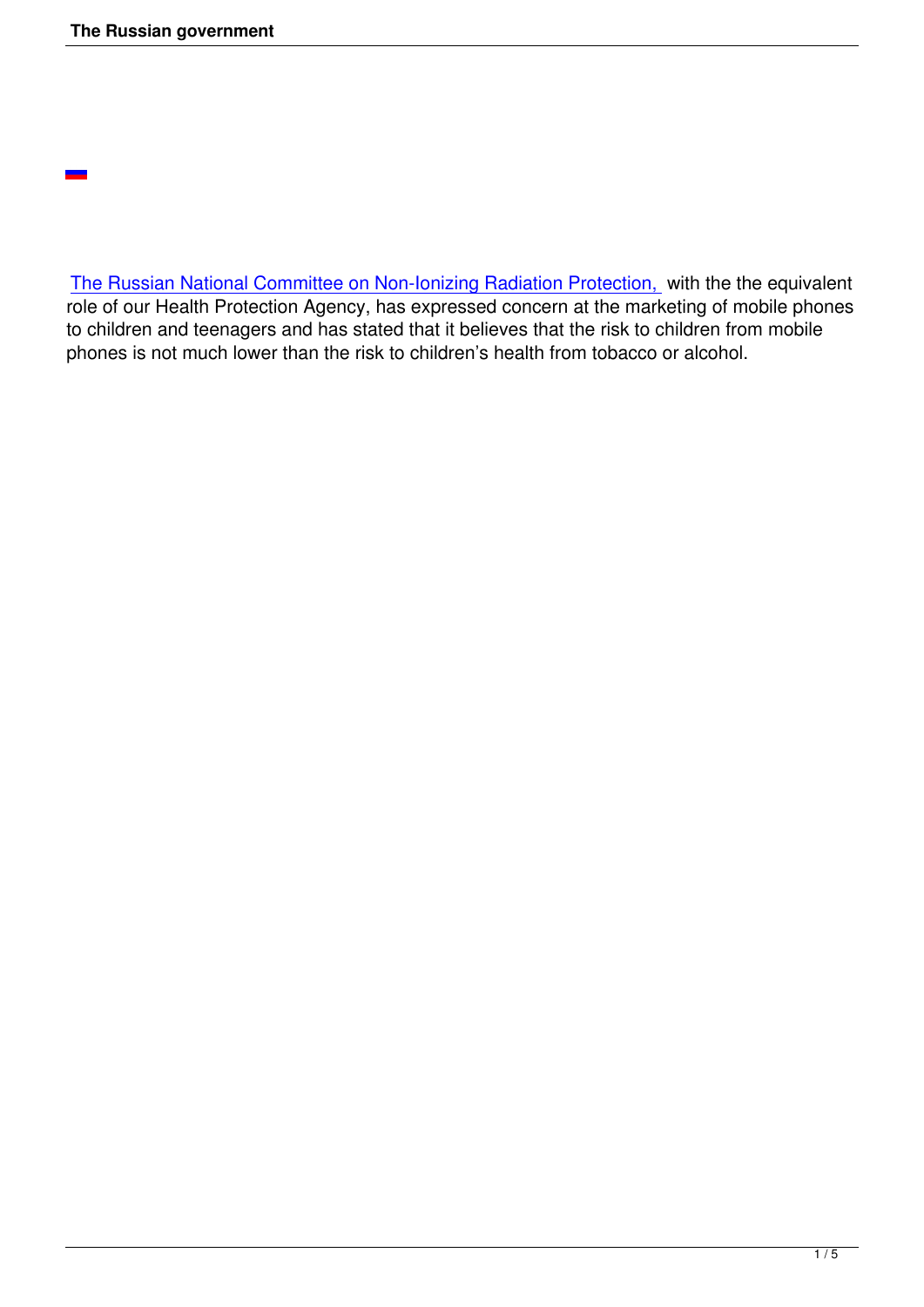Russian National Committee on Non-Ionizing Radiation Protection **CHILDREN AND MOBILE PHONES:** 

THE HEALTH OF THE FOLLOWING GENERATIONS IS IN DANGER<br>Moscaw, Russie 14 April 2008

For the first time in history, we face a situation when most children and teenagers in the world are continuously exposed to the potentially adverse influence of the electromagnetic fields (EMF) from mobile

phones.<br>Electromagnetic field is an important biotropic factor, affecting not just a human health in general, but also the processes of the higher nervous activity, including behavior and thinking. Radiation directly affects human brain when people use mobile phones

Despite the recommendations, listed in the Sanitary Rules of the Ministry of Health, which insist that Designs under 18 years should not use mobile phones (SanPIN 2.1.8/2.2.4.1190-03 point 6.9), children<br>and teenagers became the target group for the marketing the mobile communications.

The current safety standards for exposure to microwaves from the mobile phones have been developed for the adults and don't consider the characteristic features of the children's organism. The WHO For the change of the protection of the children's health from possible negative influence of the EMF of the mobile<br>phones as a highest priority task. This problem has also been confirmed by the Scientific Committee of the

## Potential risk for the children's health is very high:

- the absorption of the electromagnetic energy in a child's head is considerably higher than that in the head of an adult (children's brain has higher conductivity, smaller size, thin skull bones, smaller distance from the antenna etc.);

- children's organism has more sensitivity to the EMF, than the adult's;<br>- children's organism has more sensitivity to the accumulation of the adverse effects under

conditions of chronic exposure to the EMF;<br>- EMF affects the formation of the process of the higher nervous activity;<br>- today's children will spend essentially longer time using mobile phones, than today's adults will.

According to the opinion of the Russian National Committee on Non-Ionizing Radiation Protection, the following health hazards are likely to be faced by the children mobile phone users in the nearest future: disruption of memory, decline of attention, diminishing learning and cognitive abilities, increased irritability, sleep problems, increase in sensitivity to the stress, increased epileptic readiness Expected (possible) remote health risks: brain tumors, tumors of acoustical and vestibular nerves (in the age of 25-30 years), Alzheimer's disease, "got dementia", depressive syndrome, and the other types of degeneration of the nervous structures of the brain (in the age of 50 to 60).

The members of the Russian National Committee on Non-Ionizing Radiation Protection emphasize<br>ultimate urgency to defend children's health from the influence of the EMF of the mobile communication systems. We appeal to the government authorities, to the entire society to pay closest attention to this<br>coming threat and to take adequate measures in order to prevent negative consequences to the future

generation's health.<br>The children using mobile communication are not able to realize that they subject their brain to the<br>EMF radiation and their health – to the risk. We believe that this risk is not much lower than the r health by inactivity.

On behalf of members of Russian National Committee on Non-Ionizing Radiation Protection Chairman, Professor Grigoriev

Murro

46, Zhivopisnaya Str., 123182 Moscow, RUSSIA +7-499-193-0187 rcnirp@mail.ru

The Committee explains this high potential risk as follows: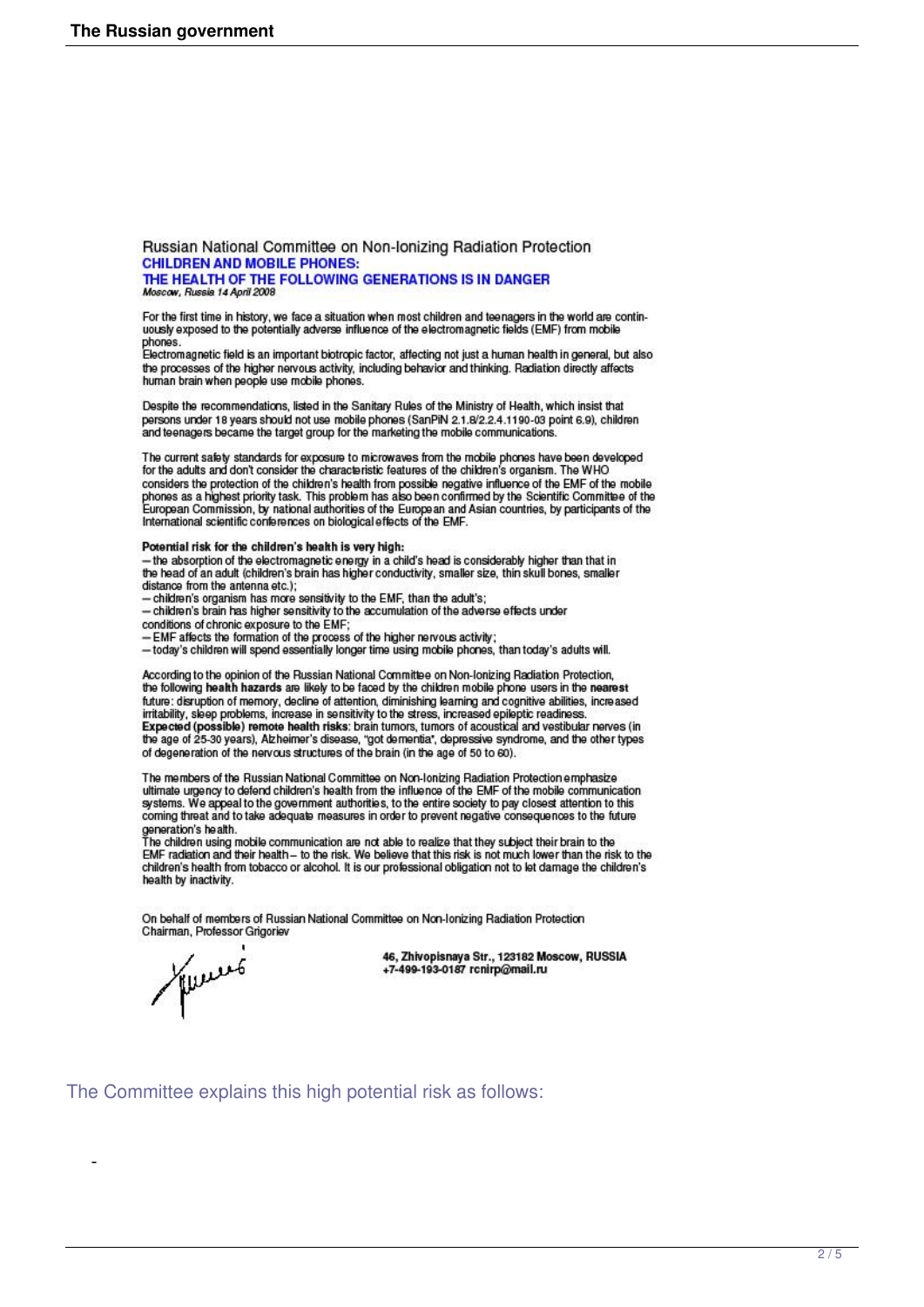the absorption of electro-magnetic energy in a child's head is considerably higher than that in the head of an adult (a child's brain has higher conductivity, smaller size, thin skull bones, smaller distance from the antenna etc.)

children are more sensitive to electro-magnetic fields than adults

childrens' brains have higher sensitivity to the accumulation of the adverse effects from chronic exposure to the electro-magnetic fields

electro-magnetic fields affect higher nervous activity

today's children will spend a longer time using mobile phones than today's adults will do

The Committee states that children mobile phone users are likely to face the following hazards in the near future:

disruption of memory

-

-

-

 [-](faq.html#microwave) 

-

-

-

decline of attention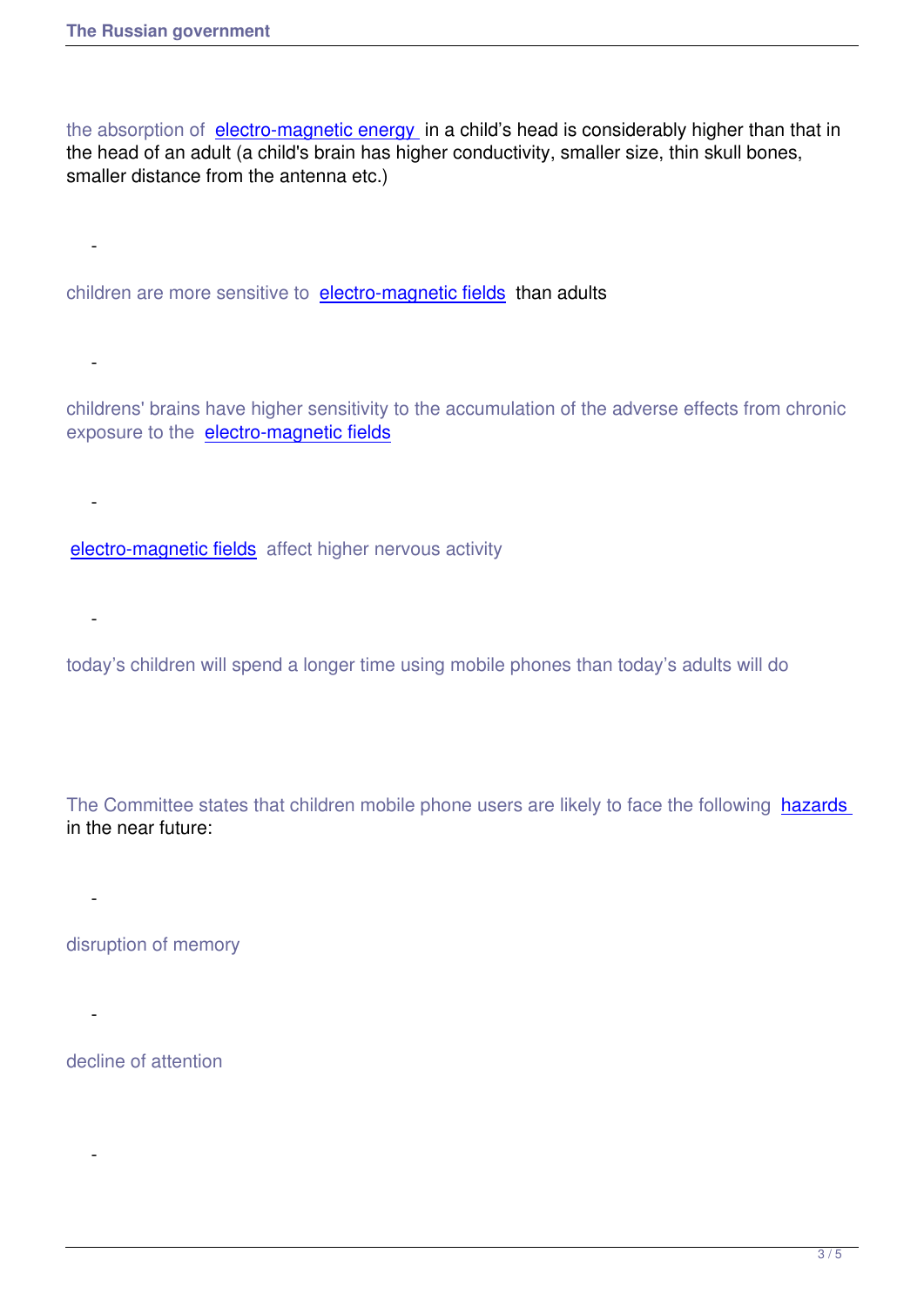diminishing learning and cognitive abilities

increased rritability

 $\sim$  -  $\sim$   $\sim$ 

 $-$ 

 $\sim$  -  $\sim$   $\sim$   $\sim$ 

-

sleep problems

increase in sensitivity to stress

increased epileptic readiness

It states that children have the following possible long-term health risks:

brain tumors

-

 $\sim$  -  $\sim$ 

-

tumors of acoustical and vestibular nerves (at age 25-30)

Alzheimer's disease